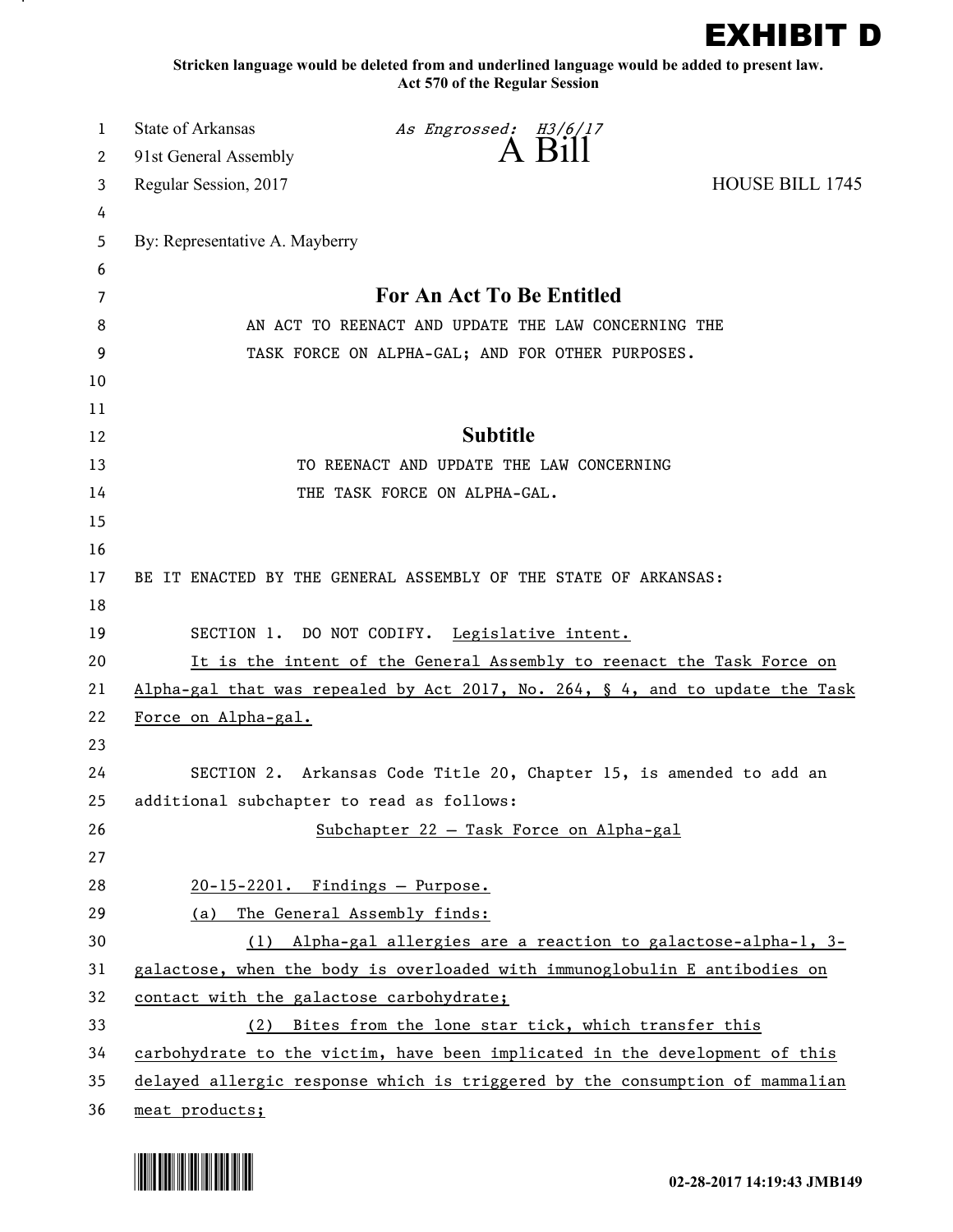| 1  | Alpha-gal allergies most often occur in the central and<br>(3)                |  |  |
|----|-------------------------------------------------------------------------------|--|--|
| 2  | southern states such as Arkansas, where the lone star tick is more prevalent; |  |  |
| 3  | (4) A typical allergic reaction to Alpha-gal has a delayed                    |  |  |
| 4  | onset, occurring four to eight (4-8) hours after the consumption of mammalian |  |  |
| 5  | meat products, instead of the typical rapid onset with most food allergies;   |  |  |
| 6  | Since the reaction to eating mammal meat is delayed by<br>(5)                 |  |  |
| 7  | several hours, the proper diagnosis is often missed or the patient is         |  |  |
| 8  | misdiagnosed;                                                                 |  |  |
| 9  | People who are affected by Alpha-gal have to be constantly<br>(6)             |  |  |
| 10 | vigilant about the ingredients they consume, because an allergic reaction can |  |  |
| 11 | be severe and life-threatening; and                                           |  |  |
| 12 | (7) As doctors are not required to report the number of patients              |  |  |
| 13 | suffering with Alpha-gal, the true number of affected individuals is unknown. |  |  |
| 14 | The purpose of this subchapter is to:<br>(b)                                  |  |  |
| 15 | (1) Promote awareness and encourage efforts to treat Alpha-gal                |  |  |
| 16 | in the state; and                                                             |  |  |
| 17 | Ensure food safety for individuals with Alpha-gal allergies<br>(2)            |  |  |
| 18 | through better food labeling.                                                 |  |  |
| 19 | This section shall expire on <i>December 31, 2018.</i><br>(c)                 |  |  |
| 20 |                                                                               |  |  |
| 21 | 20-15-2202. Task Force on Alpha-gal - Creation.                               |  |  |
| 22 | The Task Force on Alpha-gal is created.<br>(a)                                |  |  |
| 23 | The task force shall be composed of the following seventeen (17)<br>(b)       |  |  |
| 24 | members:                                                                      |  |  |
| 25 | One (1) senator appointed by the President Pro Tempore of<br>(1)              |  |  |
| 26 | the Senate;                                                                   |  |  |
| 27 | Two (2) members of the House of Representatives appointed by<br>(2)           |  |  |
| 28 | the Speaker of the House of Representatives;                                  |  |  |
| 29 | The Director of the Department of Health or his or her<br>(3)                 |  |  |
| 30 | designee, serving as an ex officio, nonvoting member;                         |  |  |
| 31 | The Insurance Commissioner or his or her designee, serving<br>(4)             |  |  |
| 32 | as an ex officio, nonvoting member;                                           |  |  |
| 33 | The Secretary of the Arkansas Agriculture Department or his<br>(5)            |  |  |
| 34 | or her designee, serving as an ex officio, nonvoting member;                  |  |  |
| 35 | Three (3) members who are employed by the Department of<br>(6)                |  |  |
| 36 | Health and designated by the Director of the Department of Health:            |  |  |

02-28-2017 14:19:43 JMB149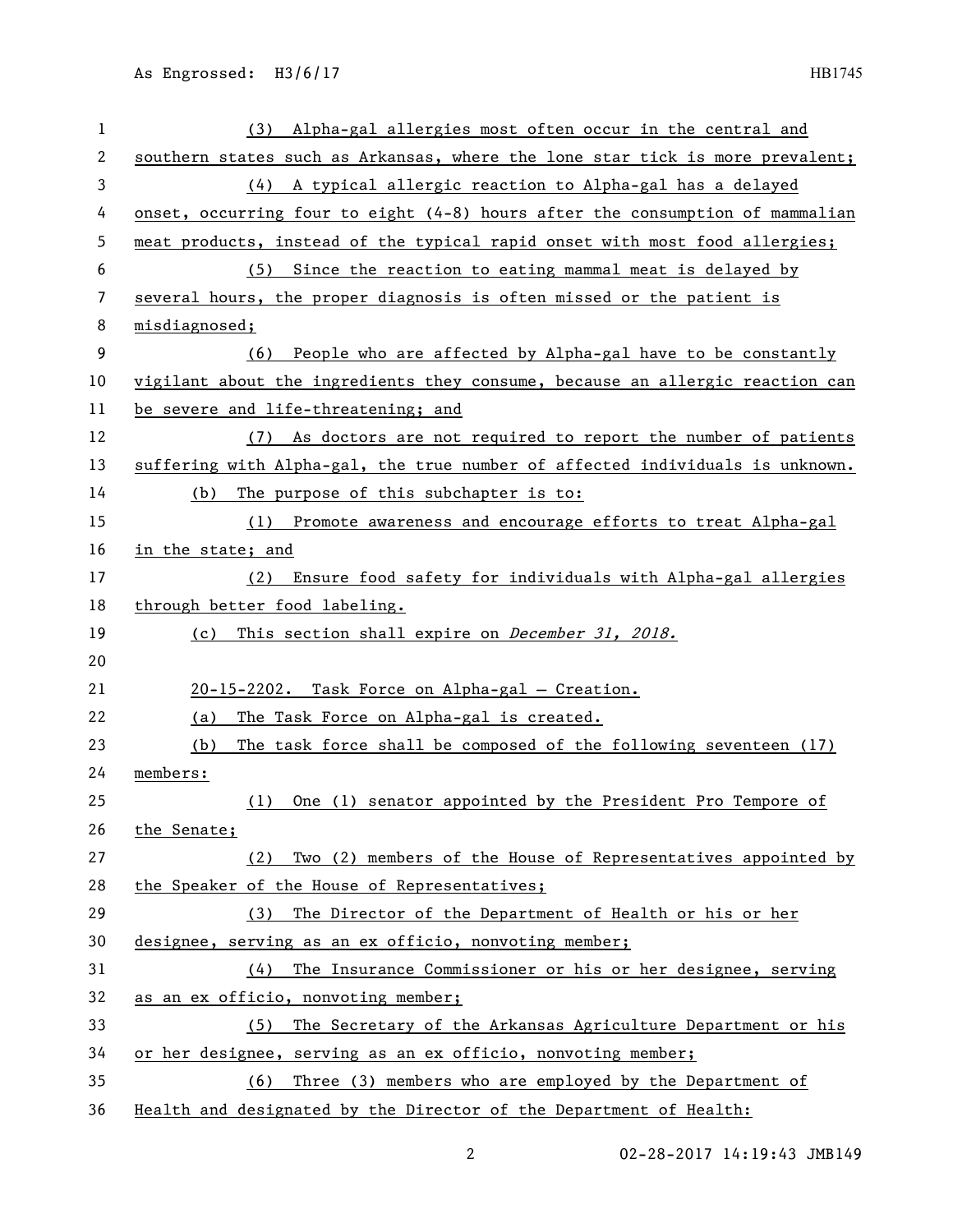| 1  | One (1) member who is designated by the Arkansas Hospitality<br>(7)          |  |  |
|----|------------------------------------------------------------------------------|--|--|
| 2  | Association;                                                                 |  |  |
| 3  | One (1) member who is designated by the Arkansas State Board<br>(8)          |  |  |
| 4  | of Nursing;                                                                  |  |  |
| 5  | One (1) member who is designated by the Arkansas Pharmacists<br>(9)          |  |  |
| 6  | Association;                                                                 |  |  |
| 7  | One (1) member who is designated by the American Academy of<br>(10)          |  |  |
| 8  | Allergy, Asthma, and Immunology;                                             |  |  |
| 9  | (11) One (1) member who is designated by the American College of             |  |  |
| 10 | Allergy, Asthma, and Immunology;                                             |  |  |
| 11 | Two (2) members who are designated by the Division of<br>(12)                |  |  |
| 12 | Agriculture of the University of Arkansas; and                               |  |  |
| 13 | One (1) member who is a patient with a diagnosis of Alpha-<br>(13)           |  |  |
| 14 | gal allergies and who is appointed by the Speaker of the House of            |  |  |
| 15 | Representatives.                                                             |  |  |
| 16 | The terms of the legislative members of the task force shall<br>(c)          |  |  |
| 17 | expire on December 31, 2018.                                                 |  |  |
| 18 | Nonlegislative members shall serve at the pleasure of the<br>(d)             |  |  |
| 19 | organizations they represent.                                                |  |  |
| 20 | Vacancies on the task force shall be filled in the same manner as<br>(e)     |  |  |
| 21 | provided for the initial appointment.                                        |  |  |
| 22 | The chair shall be one (1) of the legislative members of the task<br>(f)     |  |  |
| 23 | force and shall be selected by the legislative members of the task force.    |  |  |
| 24 | The task force shall meet as often as is deemed necessary by the<br>(g)      |  |  |
| 25 | chair.                                                                       |  |  |
| 26 | The members of the task force shall serve without compensation and<br>(h)    |  |  |
| 27 | shall not receive per diem, mileage, or stipends.                            |  |  |
| 28 | (i) The task force shall receive staff support from the Bureau of            |  |  |
| 29 | Legislative Research.                                                        |  |  |
| 30 | (i) This section shall expire on <i>December 31</i> , 2018.                  |  |  |
| 31 |                                                                              |  |  |
| 32 | 20-15-2203. Task Force on Alpha-gal - Duties.                                |  |  |
| 33 | The Task Force on Alpha-gal shall make recommendations designed to<br>(a)    |  |  |
| 34 | improve and increase knowledge and treatment throughout the state for Alpha- |  |  |
| 35 | gal, especially for emergency room healthcare professionals.                 |  |  |
| 36 | (b) The task force shall submit a report to the Legislative Council,         |  |  |

02-28-2017 14:19:43 JMB149